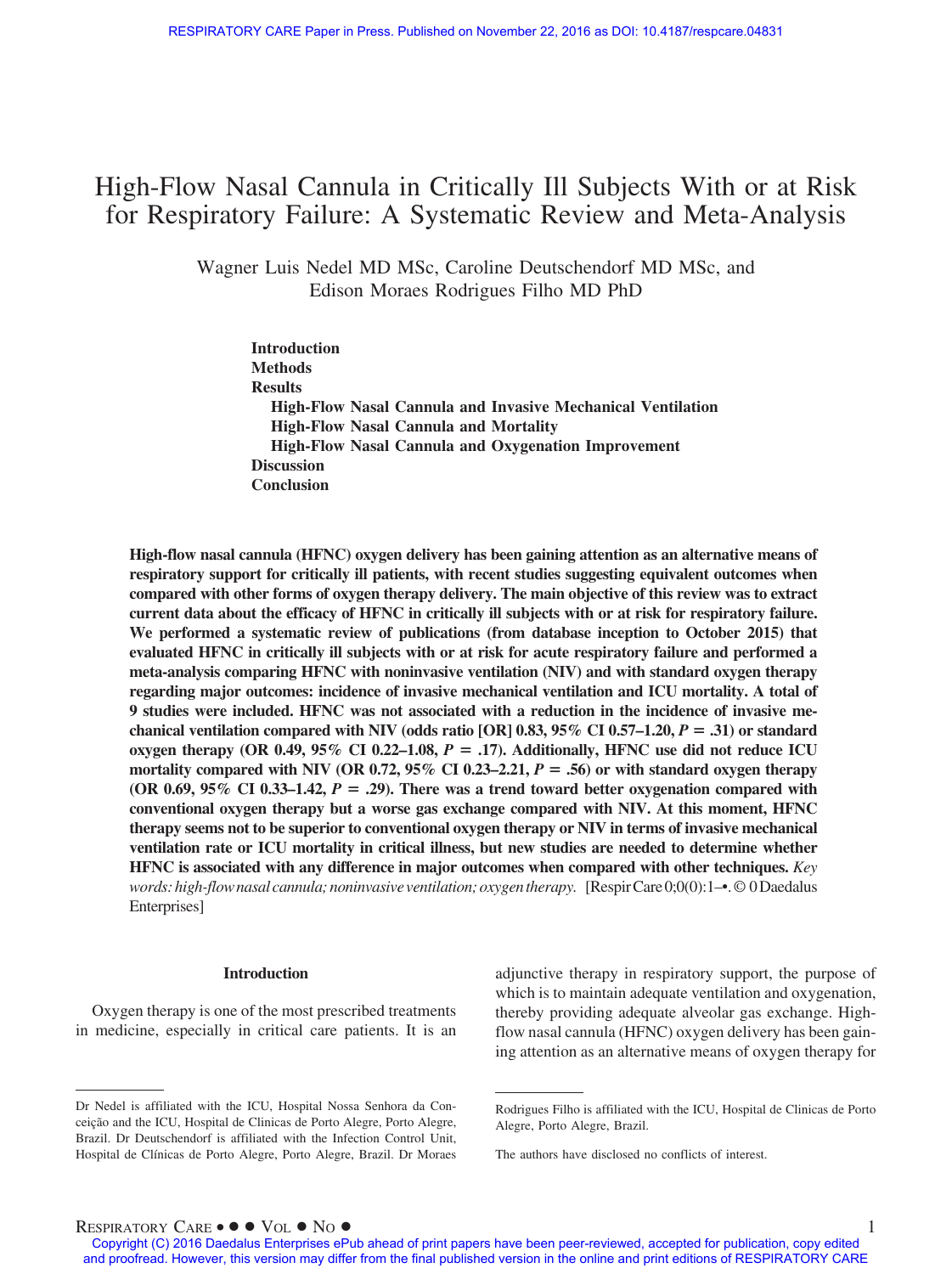critically ill patients. The apparatus comprises an air-oxygen blender, an active heated humidifier, a single heated circuit, and a nasal cannula. At the air-oxygen blender,  $F_{IO}$  is set up to 1.0 at a maximum flow of 60 L/min via a nasal cannula. The gas is heated and humidified with the active humidifier and delivered through the heated circuit, which increases patient tolerance<sup>1</sup> without the potential side effects of an increased dead space provided by noninvasive ventilation (NIV). HFNC offers several physiological advantages that might encourage its use, including, but not limited to, improvements in oxygenation, the generation of a flow-dependent PEEP, reduction of nasopharyngeal resistance and pharyngeal dead space washout, and an increase in end-expiratory lung volume.<sup>2,3</sup>

Most of the available data regarding this technique have been published in the neonatal field.<sup>4,5</sup> Currently, HFNC use is increasing in a variety of critically ill adult patients with diverse underlying conditions, including acute respiratory failure,<sup>6-8</sup> during bronchoscopy,<sup>9</sup> or to prevent severe desaturation during intubation of patients with mildto-moderate hypoxemia, despite the lack of reliable, large, controlled clinical trials published.10-12 Some authors even define the postextubation scenario as "at risk for respiratory failure," despite the same clinical management as compared with true "respiratory failure."11

The objective of this study was to extract current data about the actual efficacy of HFNC in critically ill subjects with or at risk for respiratory failure, and, through a metaanalysis, specify the effects of this support in terms of relevant outcomes (mortality, need for invasive mechanical ventilation, improvement in gas exchange).

## **Methods**

Our study was performed according to the recommendations of the Preferred Reporting Items for Systematic Reviews and Meta-Analysis (PRISMA) statement.13 The study protocol was published in the PROSPERO database (www.crd.york.ac.uk/PROSPERO) with number CRD42015025912. We performed a systematic search of MEDLINE, the Cochrane Database, and EMBASE (from the inception of each database to June 2015) to identify full-text publications in English, Spanish, French, and Portuguese that evaluated the use of HFNC treatment in clinical-surgical critically ill subjects with acute hypoxemic respiratory failure or at risk for this complication, compared with standard oxygen therapy or NIV. The primary outcome was the intubation rate in different groups, whereas the secondary outcomes were oxygenation improvement (defined as  $P_{aO_2}/F_{IO_2}$ ), mechanical ventilation time, and ICU mortality. The following major medical subject headings terms were included: ("respiratory insufficiency" OR "respiratory distress syndrome, adult" OR "shock lung" OR "acute lung injury" OR "lung diseases, obstructive" OR "pneumonia") AND (high-flow AND ("nose" OR "nasal") AND ("catheters" OR "cannula")) OR (high-flow AND "oxygen") OR optiflow OR "oxygen inhalation therapy." The references of review articles were also reviewed to identify any other potentially eligible articles.

The review was limited to adult subjects, and only original peer-reviewed randomized controlled trials were selected. Exclusion criteria were observational studies and quasi-experimental trials and patients with a donot-intubate order in the emergency room or in the general ward. Two authors (WLN and EMRF) independently reviewed the abstracts of all citations from the search and the full articles for inclusion. Then selected articles were compared by a third author (CD) who resolved any disagreements. The following data were extracted: study location, enrollment period, sample size, inclusion and exclusion criteria, baseline characteristics, details of intervention and comparator groups, and clinical outcomes. To ascertain the validity and the risk of bias of the eligible randomized studies, 2 reviewers working independently used the Cochrane Collaboration's tool for assessing the risk of bias (version 5.1.0; [http://handbook.cochrane.org\)](http://handbook.cochrane.org).

The statistical analysis was performed using the MetaView statistical program within Review Manager software (RevMan 5.3.4, the Nordic Cochrane Center, Cochrane Collaboration, Copenhagen, Denmark) using the Mantel-Haenszel random effects model. Statistical heterogeneity across trials was assessed using the Cochrane chisquare test and the Higgins inconsistency test. We analyzed the probability of publication bias using funnel plots and considered plot asymmetry to be suggestive of reporting bias.

#### **Results**

The initial search identified 5,560 studies in PubMed, 5,610 in EMBASE, and 1,223 in Cochrane; after the removal of duplicates, 6,806 articles were reviewed. After review of the abstracts, 49 studies were retrieved and reviewed in detail. Finally, after full-text review, we excluded 42 records, and 9 articles met the inclusion criteria and were selected by both reviewers (Fig. 1). The main characteristics of the included studies are summarized in Table 1.

Three studies evaluated postextubation subjects<sup>14,17</sup>: one in obese post-cardiac surgery subjects,18 one in sub-

Correspondence: Wagner L Nedel MD MSc, Avenida João XXIII, 525, 801E, Porto Alegre/RS, Brazil 91060100. E-mail: wagnernedel@uol.com.br.

DOI: 10.4187/respcare.04831

Copyright (C) 2016 Daedalus Enterprises ePub ahead of print papers have been peer-reviewed, accepted for publication, copy edited and proofread. However, this version may differ from the final published version in the online and print editions of RESPIRATORY CARE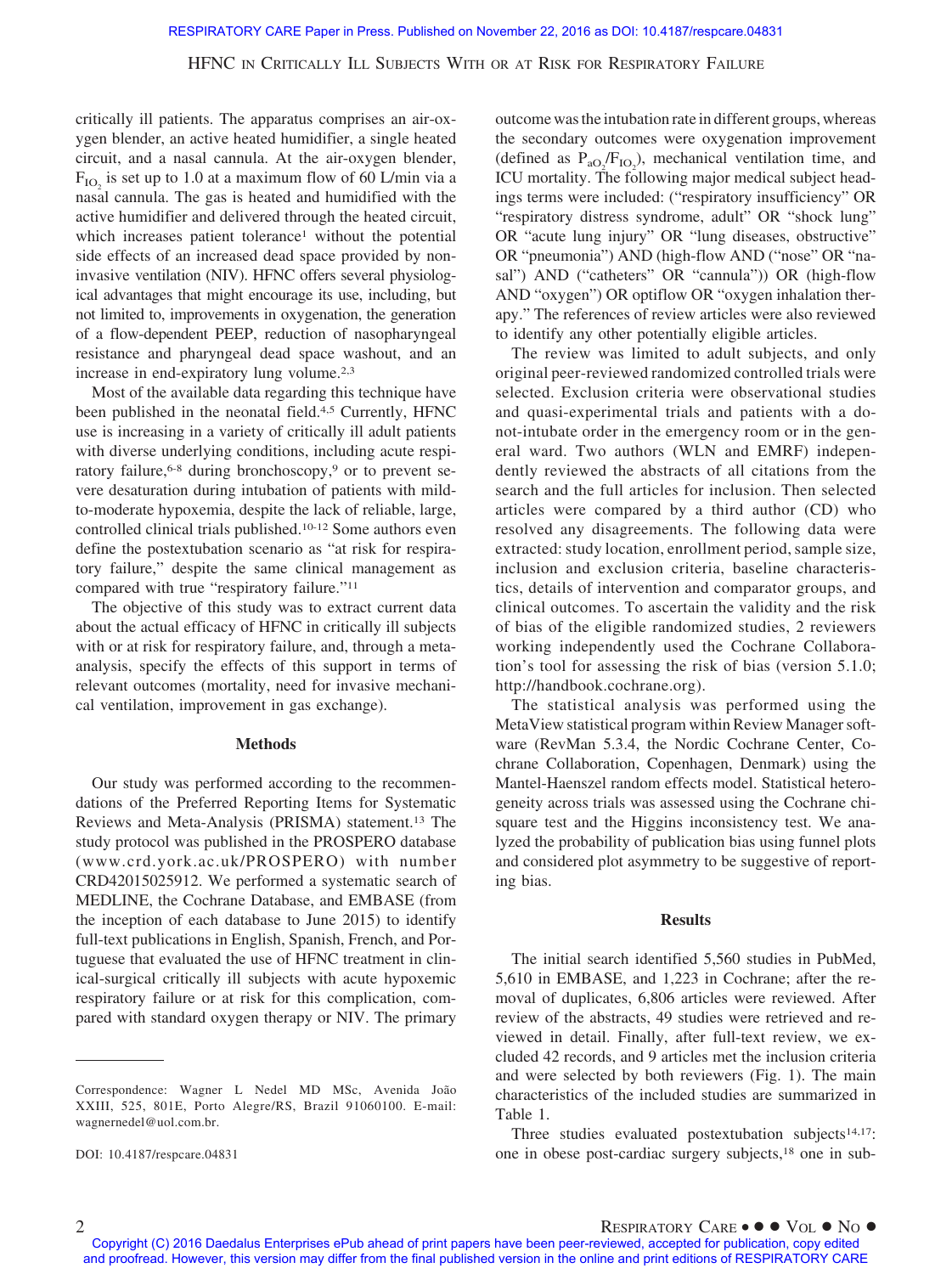### RESPIRATORY CARE Paper in Press. Published on November 22, 2016 as DOI: 10.4187/respcare.04831

HFNC IN CRITICALLY ILL SUBJECTS WITH OR AT RISK FOR RESPIRATORY FAILURE



Fig. 1. Flow chart.  $HFNC =$  high-flow nasal cannula,  $RCT = ran$ domized controlled trial.

jects with hypoxemic respiratory failure undergoing diagnostic fibrobronchoscopy,9 and 3 in medical subjects with acute respiratory failure, $12,15,16$  including one in immunosuppressed subjects.19 One randomized controlled trial was performed in a crossover fashion, $14\,$  5 were single-center,<sup>14,15,16,18</sup> and 4 were multi-center.<sup>11,12,17,19</sup> The main comparator was conventional oxygen therapy; 3 studies compared with air-entrainment mask,<sup>16,17,19</sup> 2 studies compared with standard oxygen therapy,12,18 and 2 studies compared with high-flow face mask.14,15 Two studies compared with NIV,<sup>9,16</sup> whereas one compared with NIV and conventional oxygen therapy.12

Overall, subjects had well-balanced baseline characteristics in each group (with the exception of the study by Simon et al, $9$  in which more subjects with hematological disorders and more subjects with hospital-acquired pneumonia were allocated in the HFNC group). The Simplified Acute Physiology Score II was the main disease severity score employed by the studies, 9,11,12,16,17,19 with scores varying between  $25^{12}$  and 46.9 The breathing frequency was also variable in a range between 1815 and 33 breaths/min12; similarly, there was heterogeneity in the reported  $P_{aO_2}/F_{IO_2}$  (from 128 in Lemiale et al<sup>19</sup> to 241 in

Maggiore et al<sup>17</sup>). There were no significant differences between studies about baseline arterial pH (from 7.37 to 7.46) or in baseline  $P_{CO_2}$  (from 35 to 42). The length of ICU stay varied from 1.5 d in Corley et al<sup>18</sup> to 11 d in Maggiore et al<sup>17</sup> Results of the Cochrane Risk of Bias Tool of the included studies are presented in Table 2. Overall, there was a preponderance of good methodological randomized controlled trials, with the great majority of trials reporting sequence generation, allocation concealment, and intention-to-treat analysis. None of the studies, however, presented blinding of outcome assessment and, due to the nature of the intervention, none of them performed blinding of participants and personnel.

## **HFNC and Invasive Mechanical Ventilation**

HFNC demonstrated outcomes similar to NIV with respect to the need for invasive mechanical ventilation in a meta-analysis of 3 trials (OR 0.83, 95% CI 0.57–1.20,  $P = .31$ ,  $I^2 = 22\%)$  with a low heterogeneity among studies (Fig. 2). Similar outcomes to conventional oxygen therapy were also observed (OR 0.49, 95% CI 0.22–1.08,  $P = .17$ ,  $I^2 = 37\%)$  in a moderate heterogeneity metaanalysis of 5 trials (Fig. 3) of hypoxemic respiratory failure in medical (3 trials, one in immunosuppressed subjects), surgical (one study), and post-procedure (one study) subjects.

### **HFNC and Mortality**

Two studies compared HFNC and NIV mortality in hypoxemic respiratory failure, and there was no difference between groups in their meta-analysis (OR 0.72, 95% CI 0.23–2.21,  $P = .56$ ,  $I^2 = 83\%$ ) (Fig. 4); that meta-analysis also showed no difference between groups in the comparison of HFNC and standard oxygen therapy (OR 0.69, 95% CI 0.33–1.42,  $P = .29$ ,  $\overline{1^2} = 11\%$ ) (Fig. 5).

### **HFNC and Oxygenation Improvement**

Overall, we identified 6 studies comparing oxygenation pre- and post-HFNC therapy, 4 with conventional oxygen therapy and 2 with NIV. We opted not to subject these data to meta-analysis because of the substantial heterogeneity among the studies in terms of interventions, measured outcomes, and different time intervals. Compared with high-flow face mask, there was no difference in post-intervention  $P_{aO_2}$  between groups<sup>14</sup>; however, better  $P_{aO_2}/F_{IO_2}$  ratios were observed at 4 h postintervention. In another study, the regression analysis found that HFNC was also associated with fewer desaturation episodes.20 In 2 studies, HFNC was inferior to NIV with regard to  $P_{aO_2}$  30 min post-intervention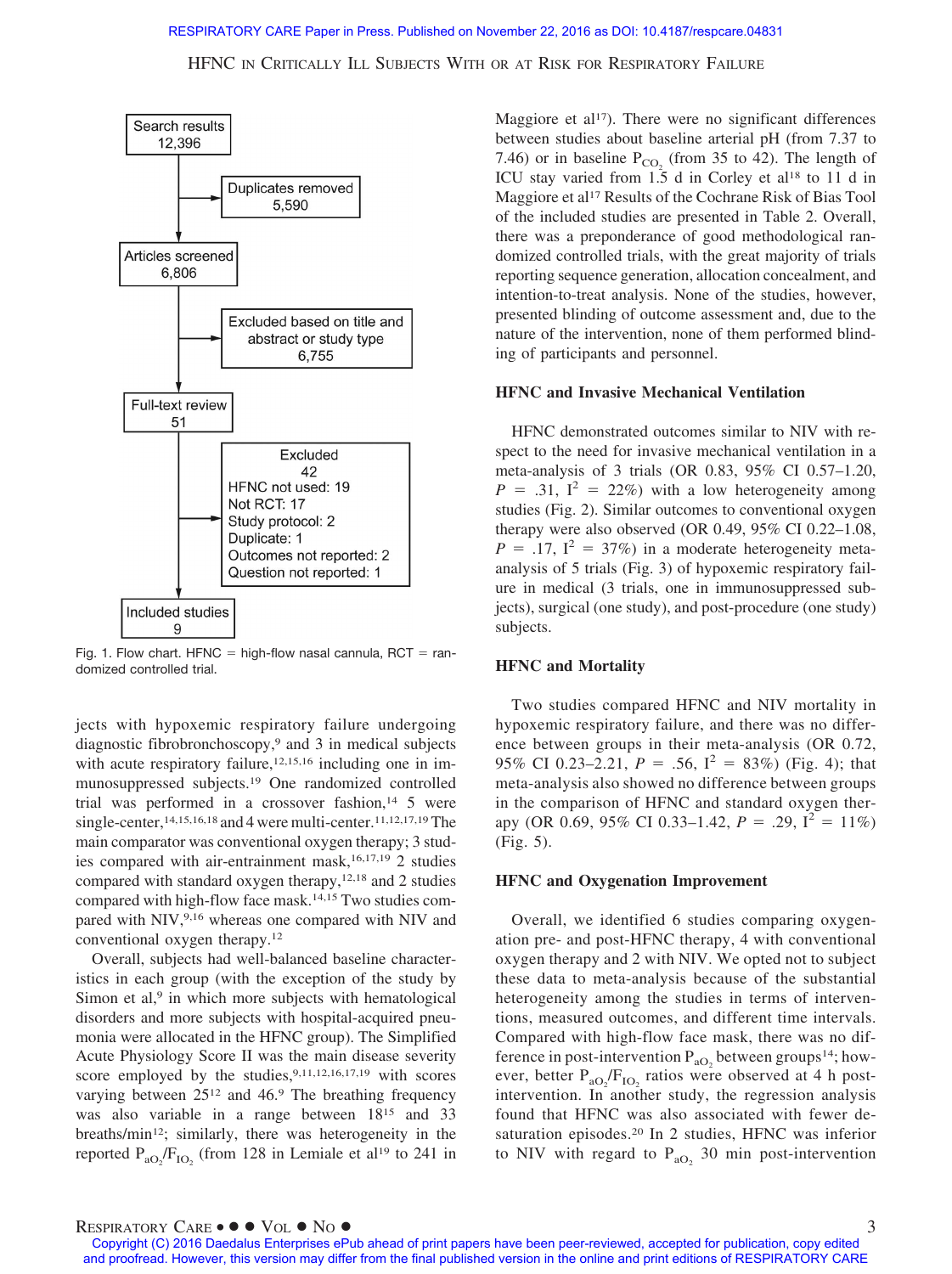# RESPIRATORY CARE Paper in Press. Published on November 22, 2016 as DOI: 10.4187/respcare.04831

## HFNC IN CRITICALLY ILL SUBJECTS WITH OR AT RISK FOR RESPIRATORY FAILURE

| Main Results         | groups $(P_{aO_2}, S_{pO_2}, P_{CO_2},$<br>and pH). HFNP<br>There was no difference in<br>tolerance than standard<br>associated with better<br>oxygenation between<br>therapy                     | HFNC were associated with<br>HFFM (42% vs 71%,<br>P = .009). P <sub>aO2</sub> /F <sub>102</sub> did<br>fewer desaturations than<br>not significantly differ<br>between groups<br>( $P = .08$ ). | $(P = .002)$ . There was no<br>The lowest $S_{pO_2}$ during<br>FBC was $95 \pm 5\%$ in the<br>NIV group and 92 $\pm$ 7%<br>in the HFNC group<br>$(p = .07)$ , $P_{\phi O}/F_{\rm LO2}$<br>$(P = .07)$ , $P_{\phi O}/F_{\rm LO2}$<br>$N$ (N) group sher 15 min<br>NIV group shering 15 min<br>post-intervention<br>difference in intubation<br>rate in 24-h after FBC<br>$(P=.29)$ | $P < 0.01$ vs NIV, $P < 0.01$<br>vs HFNC). Dyspnea<br>not when compared with<br>HFNC and Venturi mask<br>(3.3 $\pm$ 2.3, $P > .05$ ).<br>score significantly better<br>using HFNC $(2.9 \pm 2.1)$<br>$(5.0 \pm 3.3, P < .05)$ but<br>mask $(85 \pm 21$ mm Hg,<br>$P_{aO_2}$ highest under NIV<br>(129 ± 38 mm Hg)<br>compared with HFNC<br>$P < .01$ ) and Venturi<br>compared with NIV<br>$(101 \pm 34 \text{ mm Hg},$ | (continued) |
|----------------------|---------------------------------------------------------------------------------------------------------------------------------------------------------------------------------------------------|-------------------------------------------------------------------------------------------------------------------------------------------------------------------------------------------------|-----------------------------------------------------------------------------------------------------------------------------------------------------------------------------------------------------------------------------------------------------------------------------------------------------------------------------------------------------------------------------------|-------------------------------------------------------------------------------------------------------------------------------------------------------------------------------------------------------------------------------------------------------------------------------------------------------------------------------------------------------------------------------------------------------------------------|-------------|
| Secondary Outcome(s) | Comparison of relative<br>effects on heart rate,<br>frequency, patient<br>BP, breathing<br>comfort and<br>tolerance                                                                               | to ICU and hospital<br>desaturations, time<br>Number of patients<br>with oxygen<br>discharge                                                                                                    | intubation within 8<br>of FBC and at any<br>other point of ICU<br>h after completion<br>gases for up to 50<br>requirement for<br>Changes in blood<br>min after the<br>procedure,<br>stay                                                                                                                                                                                          | S <sub>po2</sub> , global rating,<br>patient preference<br>Breathing frequency,<br>scale), discomfort<br>P <sub>aCO2</sub> , heart rate,<br>(10-point NRS),<br>blood pressure,<br>dyspnea (Borg                                                                                                                                                                                                                         |             |
| Main Outcome         | maintaining gas<br>exchange $(\mathbf{\bar{P}}_{\mathbf{a}\mathbf{O}_2},$<br>Efficacy of HFNP<br>with HFFM in<br>$\frac{\text{P}_{\text{CO}_2}, \text{Sp}_{\text{O}_2}}{\text{HCO}_3, \text{pH}}$ | Failure of therapy,<br>support device<br>within 24 h of<br>change in the<br>respiratory<br>enrollment<br>failure that<br>worsening<br>respiratory<br>required a<br>defined as<br>study          | pulse oximetry<br>Lowest oxygen<br>during FBC<br>recorded by<br>saturation                                                                                                                                                                                                                                                                                                        | $P_{aO_2}$ post-<br>intervention                                                                                                                                                                                                                                                                                                                                                                                        |             |
| Exclusion Criteria   | Previous diagnosis<br>previous CO <sub>2</sub><br>of COPD.<br>retainers                                                                                                                           | Patients requiring<br>patients under<br>ventilation or<br>orders not to<br>mechanical<br>mechanical<br>ventilation<br>imminent<br>receive                                                       | nasopharyngeal<br>Contraindications<br>indication for<br>pre-existing<br>obstruction,<br>intubation.<br>ventilation<br>to NIV or<br>invasive<br>HFNC,                                                                                                                                                                                                                             | contraindications<br>inability to give<br>Clinical evidence<br>edema, COPD<br>nemodynamic<br>consciousness<br>disorientation,<br>or ventilatory<br>for cardiac<br>pulmonary<br>instability,<br>impaired<br>informed<br>to NIV,<br>consent<br>failure,<br>ă                                                                                                                                                              |             |
| Inclusion Criteria   | extubation: pH<br>7.35–7.45, S <sub>pO2</sub><br>>90%, F <sub>lO2</sub> <240%,<br>PEEP ≤5 cm H <sub>2</sub> O<br>Patients $>18$ y and<br>criteria before<br>the following                         | Patients with mild to<br>respiratory failure<br>hypoxemic<br>moderate                                                                                                                           | with hypoxemia<br>$(P_{aO2}/F_{1O2} \leq 300)$<br>with indication for<br>respiratory failure<br>therapeutic FBC,<br>diagnostic or<br>age > 18y<br>Patients with                                                                                                                                                                                                                   | Patients with ARF<br>$(P_{aO_2} \leq 55$ mm Hg)                                                                                                                                                                                                                                                                                                                                                                         |             |
| Control              | HFFM                                                                                                                                                                                              | HFFM                                                                                                                                                                                            | $\gtrapprox$                                                                                                                                                                                                                                                                                                                                                                      | NIV and<br>Venturi<br>mask                                                                                                                                                                                                                                                                                                                                                                                              |             |
| Main Intervention    | <b>HFNP</b>                                                                                                                                                                                       | <b>HFNC</b>                                                                                                                                                                                     | <b>HFNC</b>                                                                                                                                                                                                                                                                                                                                                                       | <b>HFNC</b>                                                                                                                                                                                                                                                                                                                                                                                                             |             |
| Study Population     | Subjects following<br>endotracheal tube<br>extubation                                                                                                                                             | Subjects with mild<br>to moderate<br>hypoxemic<br>respiratory failure                                                                                                                           | Subjects with<br>hypoxemic<br>hypoxemic<br>respiratory failure<br>undergoing FBC                                                                                                                                                                                                                                                                                                  | Subjects with a<br>cute hypoxemic<br>respiratory failure<br>$(P_{aO_2} \leq 5$ mm Hg<br>in breathing air)                                                                                                                                                                                                                                                                                                               |             |
| Sex, $\%$ male;      | 47                                                                                                                                                                                                | 78                                                                                                                                                                                              | $\degree$                                                                                                                                                                                                                                                                                                                                                                         | reported<br>Not                                                                                                                                                                                                                                                                                                                                                                                                         |             |
| Aget                 | ±17.5<br>65                                                                                                                                                                                       | 2                                                                                                                                                                                               | $66 \pm 11.5$                                                                                                                                                                                                                                                                                                                                                                     | $55 \pm 21.1$                                                                                                                                                                                                                                                                                                                                                                                                           |             |
| Ž,                   | 42                                                                                                                                                                                                | $\degree$                                                                                                                                                                                       | $\overline{40}$                                                                                                                                                                                                                                                                                                                                                                   | $\overline{4}$                                                                                                                                                                                                                                                                                                                                                                                                          |             |
| Study Type           | Randomized<br>crossover<br>trial                                                                                                                                                                  | RCT                                                                                                                                                                                             | randomized<br>trial<br>2014 Prospective                                                                                                                                                                                                                                                                                                                                           | RCT                                                                                                                                                                                                                                                                                                                                                                                                                     |             |
| Year                 | 2010                                                                                                                                                                                              | 2011                                                                                                                                                                                            |                                                                                                                                                                                                                                                                                                                                                                                   | 2014                                                                                                                                                                                                                                                                                                                                                                                                                    |             |
| Study                | Tiruvoipati<br>et al <sup>14</sup>                                                                                                                                                                | Parke et al <sup>15</sup>                                                                                                                                                                       | Simon et al <sup>9</sup>                                                                                                                                                                                                                                                                                                                                                          | Schwabbauer<br>et al <sup>16</sup>                                                                                                                                                                                                                                                                                                                                                                                      |             |

Characteristics of Included Studies Table 1. Characteristics of Included Studies Table 1.

4 RESPIRATORY CARE  $\bullet$   $\bullet$  VOL  $\bullet$  No  $\bullet$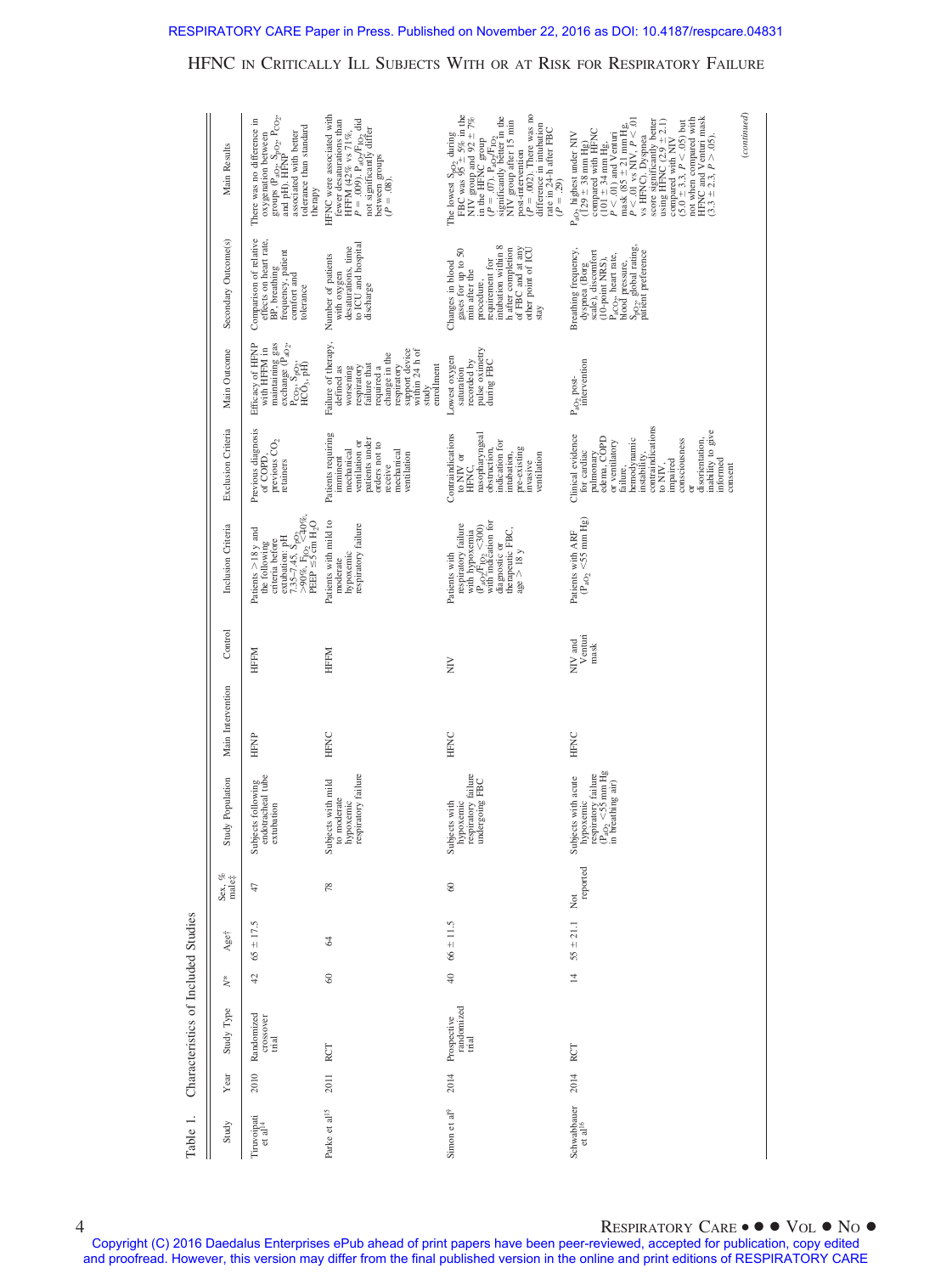| Main Results                               | ventilatory support, fewer<br>required NIV ( $P = .04$ )<br>and required endotracheal<br>intubation $(P < .01)$ in<br>the HFNC group.<br>detected electronically<br>$(P < .001)$ . During study<br>$P = .001$ , 7.5% in the<br>Herod, 7.5% in the<br>Herodining any form of<br>requiring any form of<br>requiring any form of<br>Discomfort related to the<br>$P_{aOy}F_{1Oy}$ higher with<br>$H^{2}NC$ at 24 h ( $P = .03$ ),<br>at 36 h ( $P = .0003$ ), and<br>at 36 h ( $P = .0003$ ), and<br>at 36 initial suppressionally grades<br>was 4 initial suits, with<br>with HFNC than with<br>Venturi mask at all time<br>steps, P <sub>aCO2</sub> and was<br>lower with the HFNC<br>and breathing frequency<br>signature in<br>HFNC. Heart rate and<br>HFNC. Heart rate and<br>mean arterial presssure<br>significantly lower with<br>HFNC at 12th h. Fewer<br>patients in the HFNC<br>group had episodes of<br>oxygen desaturation,<br>were always similar<br>between groups.<br>interface was | : Hiraya, roup and 21.9%<br>in BPAP group (absolute<br>$-4.9$ to $6.6\%$ , $P = .003$ ).<br>$-4.9$ to $6.6\%$ , $P = .003$ ).<br>No significant differences<br>No significant differences<br>mortality, BPAP 5.5%<br>Treatment failure in 21% in<br>$(P = .66)$ . $P_{aQ}F_{1Q2}$<br>increasing from day 1 to<br>day 3 in both groups but<br>significantly higher with<br>BPAP ( $P < .001$ ).<br>and HFNC 6.8% | (continued)<br>oxygen group compared<br>$Q^{\text{th}}$ HFNC grad 2.5<br>$Q^{\text{th}}$ Cl 1.31-4.78) in<br>$Q^{\text{th}}$ Cl 1.31-4.78) in<br>the NIV compared with<br>the subgroup of<br>In the subgroup of<br>In the subgroup of<br>patients with $P_{qO_2}F_{1O_2} <$<br>in standard oxygen<br>group, and 50% in NIV<br>group ( $P = 1.8$ ; $P = 1.7$ ),<br>Henne ( $P = 1.8$ ; $P = 1.7$ ),<br>d was 2.01 (95% CI<br>1.01–3.99) in standard<br>significantly lower in the HFNC group than the 2 other groups, heart rate $2.07$ (95% CI 1.09–3.94)<br>Intubation rate at day 28 was 38% in HFNC, $47\%$<br>vs standard oxygen and<br>heart rate $2.57$ (95% CI<br>intubation rate was<br>200 mm Hg, the<br>$1.37 - 4.84$ . |
|--------------------------------------------|--------------------------------------------------------------------------------------------------------------------------------------------------------------------------------------------------------------------------------------------------------------------------------------------------------------------------------------------------------------------------------------------------------------------------------------------------------------------------------------------------------------------------------------------------------------------------------------------------------------------------------------------------------------------------------------------------------------------------------------------------------------------------------------------------------------------------------------------------------------------------------------------------------------------------------------------------------------------------------------------------|-----------------------------------------------------------------------------------------------------------------------------------------------------------------------------------------------------------------------------------------------------------------------------------------------------------------------------------------------------------------------------------------------------------------|-----------------------------------------------------------------------------------------------------------------------------------------------------------------------------------------------------------------------------------------------------------------------------------------------------------------------------------------------------------------------------------------------------------------------------------------------------------------------------------------------------------------------------------------------------------------------------------------------------------------------------------------------------------------------------------------------------------------------------------|
| Secondary Outcome(s)                       | displacement,<br>episodes of oxygen<br>desaturation,<br>occurrence of post-<br>extubation ARF<br>requiring any form<br>of ventilatory<br>support and re-<br>intubation<br>Patient's discomfort,<br>episodes of device                                                                                                                                                                                                                                                                                                                                                                                                                                                                                                                                                                                                                                                                                                                                                                            | complications,<br>number of<br>bronchoscopies, ICU<br>treatment, dyspnea<br>score, comfort score,<br>skin breakdown<br>12 h, worst daily<br>values of respiratory<br>variables under<br>Changes in respiratory<br>variables after 1 h<br>and extrapulmonary<br>and between 6 and<br>score, respiratory<br>mortality                                                                                             | ventilator-free days<br>between day 1 and<br>day 28, duration of<br>ICU stay<br>mortality at $90$ d, number of<br>Mortality in ICU,                                                                                                                                                                                                                                                                                                                                                                                                                                                                                                                                                                                               |
| Main Outcome                               | $\rm P_{aOy}/F_{IO2}$ ratio at $24~\rm h$ post-<br>intervention                                                                                                                                                                                                                                                                                                                                                                                                                                                                                                                                                                                                                                                                                                                                                                                                                                                                                                                                  | premature study<br>Treatment failure,<br>discontinuation<br>defined as re-<br>intubation for<br>another study<br>ventilation,<br>switch to the<br>treatment, or<br>mechanical<br>treatment                                                                                                                                                                                                                      | randomization<br>patients who<br>endotracheal<br>intubation<br>within 28 d<br>Proportion of<br>required<br>after                                                                                                                                                                                                                                                                                                                                                                                                                                                                                                                                                                                                                  |
| Exclusion Criteria                         | do-not-intubate<br>planned use of<br>NIV after<br>pregnancy,<br>tracheostomy,<br>status, and<br>extubation<br>age $<$ 18 y,                                                                                                                                                                                                                                                                                                                                                                                                                                                                                                                                                                                                                                                                                                                                                                                                                                                                      | do-not-intubate<br>status, delirium,<br>nausea and<br>Obstructive sleep<br>consciousness,<br>hemodynamic<br>tracheostomy,<br>bradypnea,<br>vomiting,<br>instability<br>impaired<br>apnea,                                                                                                                                                                                                                       | points,<br>contraindications<br>exacerbation of<br>of vasopressors,<br>GCS $\leq$ 12<br>intubation, a<br>do-not-intubate<br>decision to not<br>to NIV, urgent<br>need of<br>instability, use<br>pulmonary<br>edema, severe<br>neutropenia,<br>hemodynamic<br>$P_{\text{aCO}_2}$ $\rightarrow$ 45 mm Hg,<br>endotracheal<br>order, and a<br>cardiogenic<br>participate<br>asthma or<br>COPD,                                                                                                                                                                                                                                                                                                                                       |
| Inclusion Criteria                         | $P_{aOy}/F_{1O_2} \leq 300$<br>at the end of<br>Patients who<br>successfully<br>passed an SBT<br>and had a<br>SBT                                                                                                                                                                                                                                                                                                                                                                                                                                                                                                                                                                                                                                                                                                                                                                                                                                                                                | postextubation<br>ARF, successful<br>SBT followed by<br>failed extubation<br>surgery and met<br>any of the<br>following<br>criteria: failure<br>in patients with<br>risk factors for<br>successful SBT<br>Patients who had<br>cardiothoracic<br>undergone<br>of SBT,                                                                                                                                            | min), $P_{\text{aCO}_2}$<br>$\leq$ 45 mm Hg, and<br>Patients $>$ 18 y and<br>the following<br>$F_{1O_2}$<br>$\leq 300$ mm Hg<br>(with oxygen at<br>flow of $10$ L/<br>clinical history<br>an absence of<br>of underlying<br>criteria: $P_{aO_2}$<br>respiratory<br>failure<br>chronic                                                                                                                                                                                                                                                                                                                                                                                                                                             |
| Control                                    | Venturi mask                                                                                                                                                                                                                                                                                                                                                                                                                                                                                                                                                                                                                                                                                                                                                                                                                                                                                                                                                                                     | NIV delivered<br>by full face<br>mask for<br>$\geq 4$ h/d                                                                                                                                                                                                                                                                                                                                                       | $\begin{array}{l}\n\text{group} \\ (13 \pm 5) \\ \text{Limit} \\ \text{MIV}\n\end{array}$<br>oxygen<br>Standard                                                                                                                                                                                                                                                                                                                                                                                                                                                                                                                                                                                                                   |
| Main Intervention                          | <b>HFNC</b>                                                                                                                                                                                                                                                                                                                                                                                                                                                                                                                                                                                                                                                                                                                                                                                                                                                                                                                                                                                      | HFNC (optiflow):<br>flow 50 L/min<br>and $F_{\text{IO}_2} =$<br>50%                                                                                                                                                                                                                                                                                                                                             | HFNC $(48 \pm 11)$<br>L/min)                                                                                                                                                                                                                                                                                                                                                                                                                                                                                                                                                                                                                                                                                                      |
| Study Population                           | Subjects who<br>successfully<br>passed a<br>passed a<br>space of the side of $P_{\text{top}}/F_{\text{top}}$<br>breathing trial and<br>he and $0$ $P_{\text{top}}/F_{\text{top}}$<br>and $0$ $P_{\text{top}}/F_{\text{top}}$<br>$\leq$ 5BT                                                                                                                                                                                                                                                                                                                                                                                                                                                                                                                                                                                                                                                                                                                                                       | Subjects who had consider the basic considerable consider the surgery who been developed AR $\sigma$ we consider the spirate field $\sigma$ and $\sigma$ and $\sigma$ and $\sigma$ and $\sigma$ are spirate field $\sigma$ and $\sigma$ and $\sigma$ and $\sigma$ and                                                                                                                                           | Subjects with acute<br>hypoxemic<br>respiratory failure<br>in ICU                                                                                                                                                                                                                                                                                                                                                                                                                                                                                                                                                                                                                                                                 |
| Sex, $\underset{\text{male}_+^+}{\approx}$ | 65                                                                                                                                                                                                                                                                                                                                                                                                                                                                                                                                                                                                                                                                                                                                                                                                                                                                                                                                                                                               | 66                                                                                                                                                                                                                                                                                                                                                                                                              | $^{8}$                                                                                                                                                                                                                                                                                                                                                                                                                                                                                                                                                                                                                                                                                                                            |
| Age†                                       | ιÓ.<br>$+17.$<br>$\mathcal{L}$                                                                                                                                                                                                                                                                                                                                                                                                                                                                                                                                                                                                                                                                                                                                                                                                                                                                                                                                                                   | $64 \pm 1.9$                                                                                                                                                                                                                                                                                                                                                                                                    | $60 \pm 16.6$                                                                                                                                                                                                                                                                                                                                                                                                                                                                                                                                                                                                                                                                                                                     |
| $\stackrel{*}{\geq}$                       | 105                                                                                                                                                                                                                                                                                                                                                                                                                                                                                                                                                                                                                                                                                                                                                                                                                                                                                                                                                                                              | 830                                                                                                                                                                                                                                                                                                                                                                                                             | 310                                                                                                                                                                                                                                                                                                                                                                                                                                                                                                                                                                                                                                                                                                                               |
| Study Type                                 | Randomized,<br>multi-center,<br>controlled,<br>open-label<br>trial                                                                                                                                                                                                                                                                                                                                                                                                                                                                                                                                                                                                                                                                                                                                                                                                                                                                                                                               | RCT                                                                                                                                                                                                                                                                                                                                                                                                             | RCT                                                                                                                                                                                                                                                                                                                                                                                                                                                                                                                                                                                                                                                                                                                               |
| Year                                       | 2014                                                                                                                                                                                                                                                                                                                                                                                                                                                                                                                                                                                                                                                                                                                                                                                                                                                                                                                                                                                             | 2015                                                                                                                                                                                                                                                                                                                                                                                                            | 2015                                                                                                                                                                                                                                                                                                                                                                                                                                                                                                                                                                                                                                                                                                                              |
| Study                                      | Maggiore<br>et al <sup>17</sup>                                                                                                                                                                                                                                                                                                                                                                                                                                                                                                                                                                                                                                                                                                                                                                                                                                                                                                                                                                  | Stéphan<br>et al <sup>11</sup>                                                                                                                                                                                                                                                                                                                                                                                  | Frat et al<br>$\!12}$                                                                                                                                                                                                                                                                                                                                                                                                                                                                                                                                                                                                                                                                                                             |

## RESPIRATORY CARE  $\bullet \bullet \bullet \text{Vol} \bullet \text{No} \bullet$  5

Table 1. Continued

Table 1. Continued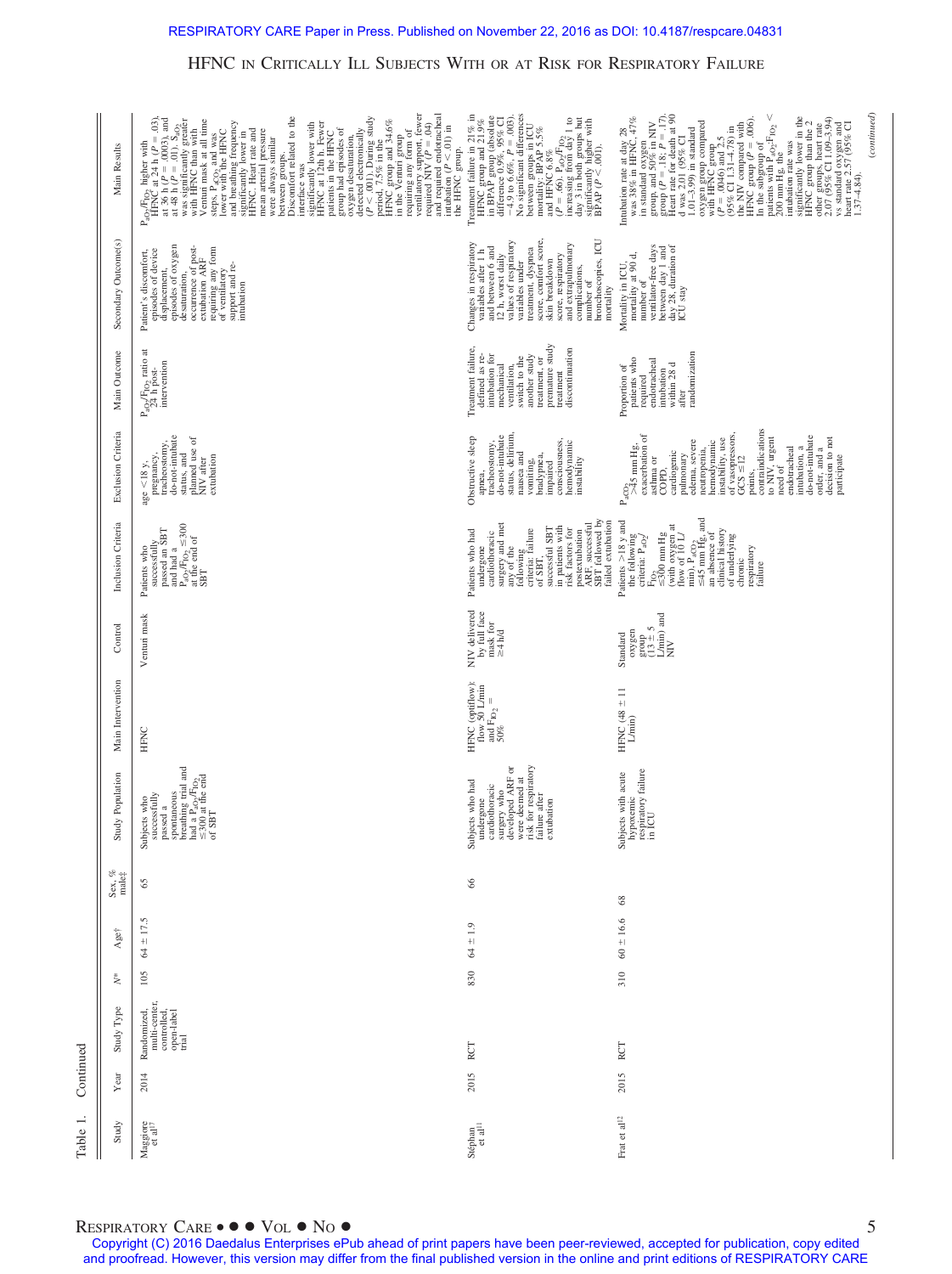| ί |  |
|---|--|
|   |  |
|   |  |
|   |  |

| Table 1.                                                                                                                                                                                                                                                                                                                                                                                                                                                         | Continued |                                                                                      |                  |               |                 |                                                                                                             |                                                                                                                                                                |                                                                                                                                 |                                                                                                                                                                                                          |                                                                                                                                                                                                            |                                                                                                                                      |                                                                                                               |                                                                                                                                                                                                                                                                                                                                                                                                                                                                                                                                     |
|------------------------------------------------------------------------------------------------------------------------------------------------------------------------------------------------------------------------------------------------------------------------------------------------------------------------------------------------------------------------------------------------------------------------------------------------------------------|-----------|--------------------------------------------------------------------------------------|------------------|---------------|-----------------|-------------------------------------------------------------------------------------------------------------|----------------------------------------------------------------------------------------------------------------------------------------------------------------|---------------------------------------------------------------------------------------------------------------------------------|----------------------------------------------------------------------------------------------------------------------------------------------------------------------------------------------------------|------------------------------------------------------------------------------------------------------------------------------------------------------------------------------------------------------------|--------------------------------------------------------------------------------------------------------------------------------------|---------------------------------------------------------------------------------------------------------------|-------------------------------------------------------------------------------------------------------------------------------------------------------------------------------------------------------------------------------------------------------------------------------------------------------------------------------------------------------------------------------------------------------------------------------------------------------------------------------------------------------------------------------------|
| Study                                                                                                                                                                                                                                                                                                                                                                                                                                                            | Year      | Study Type                                                                           | ₹                | Age†          | Sex, $\%$ male: | Study Population                                                                                            | Main Intervention                                                                                                                                              | Control                                                                                                                         | Inclusion Criteria                                                                                                                                                                                       | Exclusion Criteria                                                                                                                                                                                         | Main Outcome                                                                                                                         | Secondary Outcome(s)                                                                                          | Main Results                                                                                                                                                                                                                                                                                                                                                                                                                                                                                                                        |
| Corley et al $^{18}$                                                                                                                                                                                                                                                                                                                                                                                                                                             | 2015      | RCT                                                                                  | 155              | $64 \pm 11.3$ | 74              | Post-cardiac surgery<br>subjects with BMI<br>$\approx 30 \text{ kg/m}^2$<br>following<br>extubation<br>Post | maximum of<br>50 L/min<br>HFNC to a                                                                                                                            | 6 L/min via<br>simple face<br>cannula or<br>$\frac{\text{group } 2-4}{\text{L/min via}}$<br>oxygen<br>Standard<br>mask<br>nasal | Patients $>18 y$<br>with a BMI $>30$<br>kg/m <sup>2</sup> and<br>surgery on<br>cardiopulmonary<br>undergo cardiac<br>scheduled to<br>bypass                                                              | as part of end-<br>of-life treatment<br>ventilation onto<br>requirement for<br>and extubation<br>tracheostomy,<br>Ventilation time<br>$>36h$ ,<br>NIV.                                                     | postoperatively<br>radiograph by<br>atelectasis on<br>score, day 1<br>and day 5<br>radiological<br>atelectasis<br>Degree of<br>chest | Oxygenation, dyspnea,<br>breathing frequency,<br>failure of allocated<br>treatment, and ICU<br>length of stay | $P_{aOy}F_{1Oz}$ between groups<br>in the first 24 h post-<br>extubation (HFNC 227<br>score in day 1 and in day<br>and standard oxygen 253,<br>mean difference 25.4<br>(95% CI -2.5 to 52);<br>No difference in atelectasis<br>groups for failure of<br>allocated therapy (OR<br>$0.53, 95\%$ CI $0.11-2.24$ ,<br>$P = .08$ ). No difference<br>5 between groups, no<br>significant difference<br>$P = 40$ , by logistic<br>between groups in<br>dyspnea scores. No<br>between groups in<br>difference between<br>regression model. |
| Lemiale<br>et al $^{19}$                                                                                                                                                                                                                                                                                                                                                                                                                                         | 2015      | RCT                                                                                  | $\overline{100}$ | $61 \pm 23$   | $\approx$       | Immunocompromised<br>subjects admitted<br>to ICU for ARF                                                    | flow in $40-50$<br>L/min with an<br>$\mathrm{F}_{\mathrm{IO}_2}$ of 100%, adjusted as<br>maintain $S_{pO_2}$<br>of $\geq 95\%$<br>HFNC at initial<br>needed to | at 15 L/min<br>Venturi mask<br>$(\mathrm{F}_{\mathrm{IO}_2}$ $60\%)$                                                            | immunosuppression<br>immunosuppressive<br>steroid therapy,<br>hematological<br>Patients $>$ 18 y<br>therapy, HIV<br>malignancy,<br>solid organ<br>transplant,<br>(solid or<br>infection<br>other<br>with | admission, need<br>to participate in<br>the study<br>$($ >45 mm Hg),<br>for immediate<br>NIV or<br>patient refusal<br>before ICU<br>mechanical<br>ventilation,<br>mechanical<br>ventilation<br>Hypercapnia | NIV during or<br>ventilation or<br>at the end of<br>the 2-h study<br>mechanical<br>Need for<br>period                                | breathing frequency,<br>Visual analogue scale<br>thirst, and dyspnea;<br>scores for comfort,<br>heart rate    | ventilation or NIV (15% with HFNC and 8% with Venturi mask, $P = .36$ )<br>between groups in visual<br>analogue scale score for<br>discomfort ( $P = .88$ ),<br>dyspnea ( $P = .87$ ), or<br>thirst ( $P = .40$ ).<br>between groups in need<br>for mechanical<br>at 120 min. There was<br>No significant difference<br>also no difference                                                                                                                                                                                          |
| $RCT = randomized controlled trial$<br>$SBT =$ spontaneous breathing trial<br>HFNC = high-flow nasal cannula<br>$ARF = a$ cute respiratory failure<br>HFNP = high-flow nasal prong<br>HFFM = high-flow face mask<br>$NRS = numerical rating scale$<br>$GCS = Glassgow coma scale$<br>$FBC = fibrobronchoscopy$<br>$\text{BMI} = \text{body}$ mass index<br>* Number of patients.<br>$BP = blood pressure$<br>$\mathrm{OR} = \mathrm{odds}$ ratio<br>† Mean ± SD. |           | NIV = noninvasive mechanical ventilation<br>BPAP = bi-level positive airway pressure |                  |               |                 |                                                                                                             |                                                                                                                                                                |                                                                                                                                 |                                                                                                                                                                                                          |                                                                                                                                                                                                            |                                                                                                                                      |                                                                                                               |                                                                                                                                                                                                                                                                                                                                                                                                                                                                                                                                     |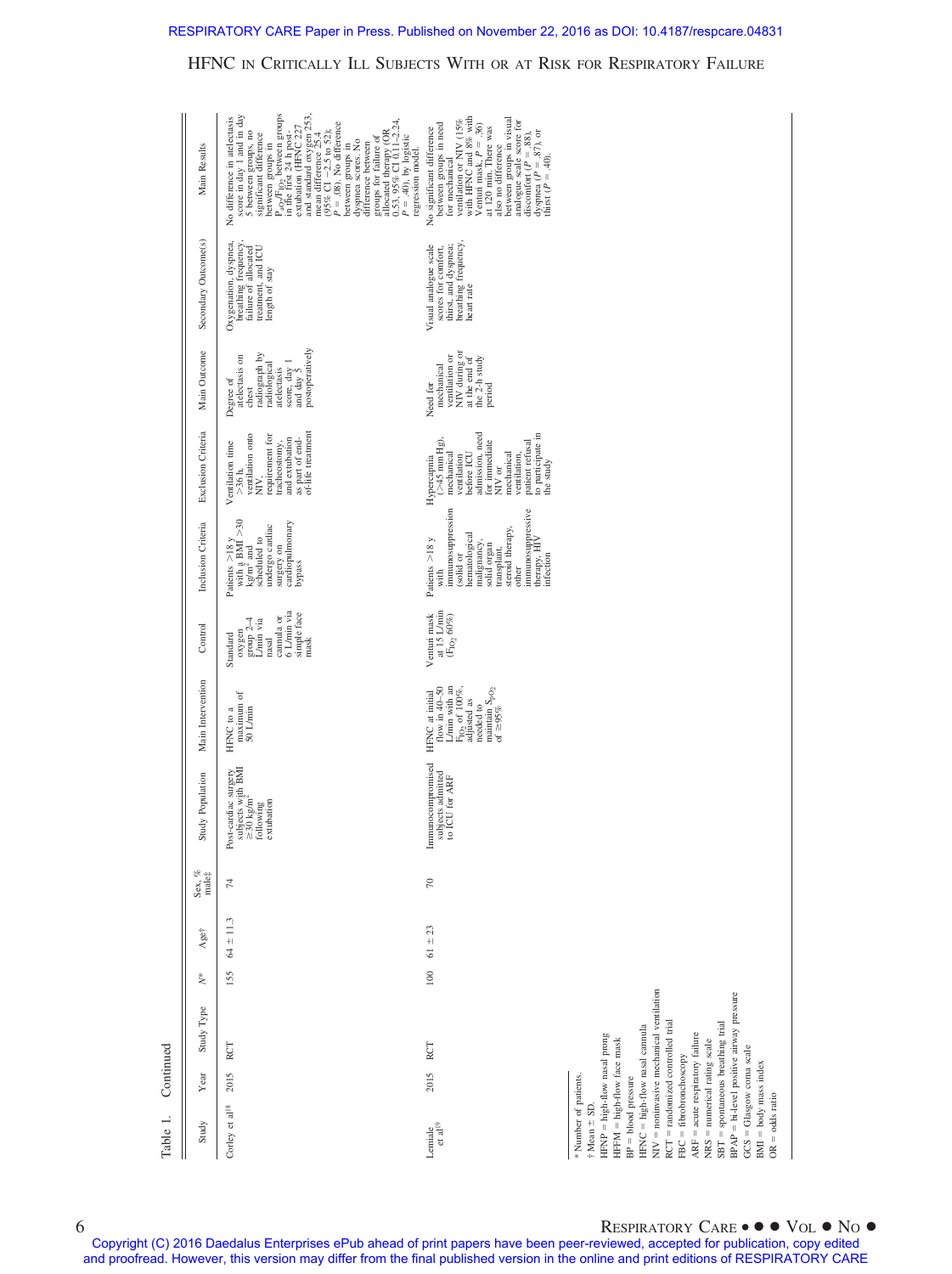| Cochrane Risk of Bias Tool<br>Table 2. |  |
|----------------------------------------|--|
|----------------------------------------|--|

| Study                           | Sequence<br>Generation | Allocation<br>Concealment | Blinding of<br>Participants and<br>Personnel | Blinding of<br><b>Outcome</b><br>Assessment | Incomplete<br>Outcome Data | Selective<br>Reporting | Intention-to-Treat<br>Analysis |
|---------------------------------|------------------------|---------------------------|----------------------------------------------|---------------------------------------------|----------------------------|------------------------|--------------------------------|
| Tiruvoipati et al $(2010)^{14}$ | Uncertain              | Yes                       | N <sub>o</sub>                               | N <sub>0</sub>                              | Uncertain                  | Yes                    | N <sub>o</sub>                 |
| Parke et al $(2011)^{15}$       | Yes                    | Yes                       | Uncertain                                    | Uncertain                                   | Uncertan                   | Yes                    | Yes                            |
| Simon et al $(2014)^9$          | Yes                    | Yes                       | N <sub>o</sub>                               | No                                          | Uncertain                  | Yes                    | N <sub>o</sub>                 |
| Schwabbauer et al $(2014)^{16}$ | N <sub>o</sub>         | N <sub>0</sub>            | N <sub>o</sub>                               | N <sub>0</sub>                              | Uncertain                  | N <sub>0</sub>         | Uncertain                      |
| Maggiore et al $(2014)^{17}$    | Yes                    | Yes                       | N <sub>o</sub>                               | N <sub>0</sub>                              | Yes                        | Yes                    | Yes                            |
| Stéphan et al $(2015)^{11}$     | Yes                    | Yes                       | N <sub>o</sub>                               | N <sub>0</sub>                              | Uncertain                  | Yes                    | Yes                            |
| Frat et al $(2015)^{12}$        | Yes                    | Yes                       | N <sub>o</sub>                               | N <sub>0</sub>                              | Yes                        | Yes                    | Yes                            |
| Corley et al $(2015)^{18}$      | Yes                    | Yes                       | N <sub>o</sub>                               | N <sub>0</sub>                              | N <sub>o</sub>             | Yes                    | Yes                            |
| Lemiale et al $(2015)^{19}$     | Yes                    | Yes                       | N <sub>0</sub>                               | N <sub>0</sub>                              | N <sub>o</sub>             | Yes                    | Yes                            |

|                                                                                                             | <b>HFNC</b> |       | <b>NIV</b>   |     |        | Odds Ratio           |                     | Odds Ratio        |     |  |
|-------------------------------------------------------------------------------------------------------------|-------------|-------|--------------|-----|--------|----------------------|---------------------|-------------------|-----|--|
| Study or Subgroup                                                                                           | Events      | Total | Events Total |     | Weight | M-H, Random, 95% CI  | M-H, Random, 95% CI |                   |     |  |
| Frat et al <sup>12</sup>                                                                                    | 40          | 106   | 55           | 110 | 34.7%  | $0.61(0.35 - 1.04)$  |                     |                   |     |  |
| Simon et al <sup>9</sup>                                                                                    |             | 20    | 0            | 20  | 1.3%   | $3.15(0.12 - 82.16)$ |                     |                   |     |  |
| Stéphan et al <sup>11</sup>                                                                                 | 87          | 414   | 91           | 416 | 64.0%  | $0.95(0.68 - 1.32)$  |                     |                   |     |  |
|                                                                                                             |             |       |              |     |        |                      |                     |                   |     |  |
| Total (95% CI)                                                                                              |             | 540   |              | 546 | 100%   | $0.83(0.57-1.20)$    |                     |                   |     |  |
| <b>Total events</b>                                                                                         | 128         |       | 146          |     |        |                      |                     |                   |     |  |
| Heterogeneity: Tau <sup>2</sup> = 0.03; Chi <sup>2</sup> = 2.55; df = 2 ( $P = .28$ ); l <sup>2</sup> = 22% |             |       |              |     |        |                      |                     |                   |     |  |
| Test for overall effect: $Z = 1.01$ ( $P = .31$ )                                                           |             |       |              |     |        | 0.01                 | 0.1                 | 10                | 100 |  |
|                                                                                                             |             |       |              |     |        |                      | <b>Favors HFNC</b>  | <b>Favors NIV</b> |     |  |

Fig. 2. Invasive mechanical ventilation: high-flow nasal cannula (HFNC) versus noninvasive ventilation (NIV).

|                                                                                                | <b>HFNC</b> |       | Standard $O2$ |     |                    | Odds Ratio                     |      |                     | Odds Ratio |     |
|------------------------------------------------------------------------------------------------|-------------|-------|---------------|-----|--------------------|--------------------------------|------|---------------------|------------|-----|
| Study or Subgroup                                                                              | Events      | Total | Events Total  |     | Weight             | M-H, Random, 95% CI            |      | M-H, Random, 95% CI |            |     |
| Corley et $al^{16}$                                                                            |             | 81    |               | 74  | 5.4%               | $0.30(0.01 - 7.49)$            |      |                     |            |     |
| Frat et al <sup>12</sup>                                                                       | 40          | 106   | 44            | 94  | 43.1%              | $0.69(0.39 - 1.21)$            |      |                     |            |     |
| Lemiale et al <sup>19</sup>                                                                    | 4           | 52    | 2             | 48  | 14.9%              | $1.92(0.33 - 10.97)$           |      |                     |            |     |
| Maggiore et al <sup>14</sup>                                                                   | 2           | 53    | 11            | 52  | 17.4%              | $0.15(0.03 - 0.70)$            |      |                     |            |     |
| Parke et al <sup>17</sup>                                                                      | 3           | 29    | 8             | 27  | 19.2%              | $0.27(0.06 - 1.17)$            |      |                     |            |     |
| Total (95% CI)                                                                                 |             | 321   |               | 295 | 100%               | $0.49(0.22 - 1.08)$            |      |                     |            |     |
| Total events                                                                                   | 49          |       | 66            |     |                    |                                |      |                     |            |     |
| Heterogeneity: Tau <sup>2</sup> = 0.29; Chi <sup>2</sup> = 6.37; df = 4 (P = .17); $I^2$ = 37% |             |       |               |     |                    |                                | 0.01 | 0.1                 | 10         | 100 |
| Test for overall effect: $Z = 1.77$ ( $P = .08$ )                                              |             |       |               |     | <b>Favors HFNC</b> | Favors Standard O <sub>2</sub> |      |                     |            |     |

Fig. 3. Invasive mechanical ventilation: high-flow nasal cannula (HFNC) versus standard  $O<sub>2</sub>$  therapy.

|                                                                                                                                                                  | <b>HFNC</b> |       | <b>NIV</b> |       |        | Odds Ratio          |                           | Odds Ratio          |           |
|------------------------------------------------------------------------------------------------------------------------------------------------------------------|-------------|-------|------------|-------|--------|---------------------|---------------------------|---------------------|-----------|
| Study or Subgroup                                                                                                                                                | Events      | Total | Events     | Total | Weight | M-H. Random, 95% CI |                           | M-H, Random, 95% CI |           |
| Frat et al <sup>12</sup>                                                                                                                                         | 12          | 106   | 27         | 110   | 47.8%  | $0.39(0.19 - 0.82)$ |                           |                     |           |
| Stéphan et al <sup>11</sup>                                                                                                                                      | 28          | 414   | 23         | 416   | 52.2%  | $1.24(0.70 - 2.19)$ |                           |                     |           |
| Total (95% CI)                                                                                                                                                   |             | 520   |            | 526   | 100%   | $0.72(0.23 - 2.21)$ |                           |                     |           |
| <b>Total events</b>                                                                                                                                              | 40          |       | 50         |       |        |                     |                           |                     |           |
| Heterogeneity: Tau <sup>2</sup> = 0.55; Chi <sup>2</sup> = 5.82; df = 1 ( $P = .02$ ); l <sup>2</sup> = 83%<br>Test for overall effect: $Z = 0.58$ ( $P = .56$ ) |             |       |            |       |        | 0.01                | 0.1<br><b>Favors HFNC</b> | <b>Favors NIV</b>   | 100<br>10 |

Fig. 4. ICU mortality: high-flow nasal cannula (HFNC) versus noninvasive ventilation (NIV).

 $(101 \pm 34 \text{ mm Hg vs } 129 \pm 38 \text{ mm Hg}, P < .01)^{16}$  and in terms of  $P_{aO_2}/F_{IO_2}$  1 h and 6–12 h post-intervention in surgical subjects.<sup>11</sup> HFNC was associated with an increased  $P_{aO_2}/F_{IO_2}$  ratio compared with an air-entrainment mask in 2 studies:  $101 \pm 34$  mm Hg versus  $85 \pm 21$  mm Hg ( $P < .001$ )<sup>16</sup> (30 min post-intervention) and at 24 – 48 h post-intervention but not in the first 24-h period in another study.17 In obese post-cardiac surgery subjects following extubation, there was no difference between HFNC and standard oxygen therapy in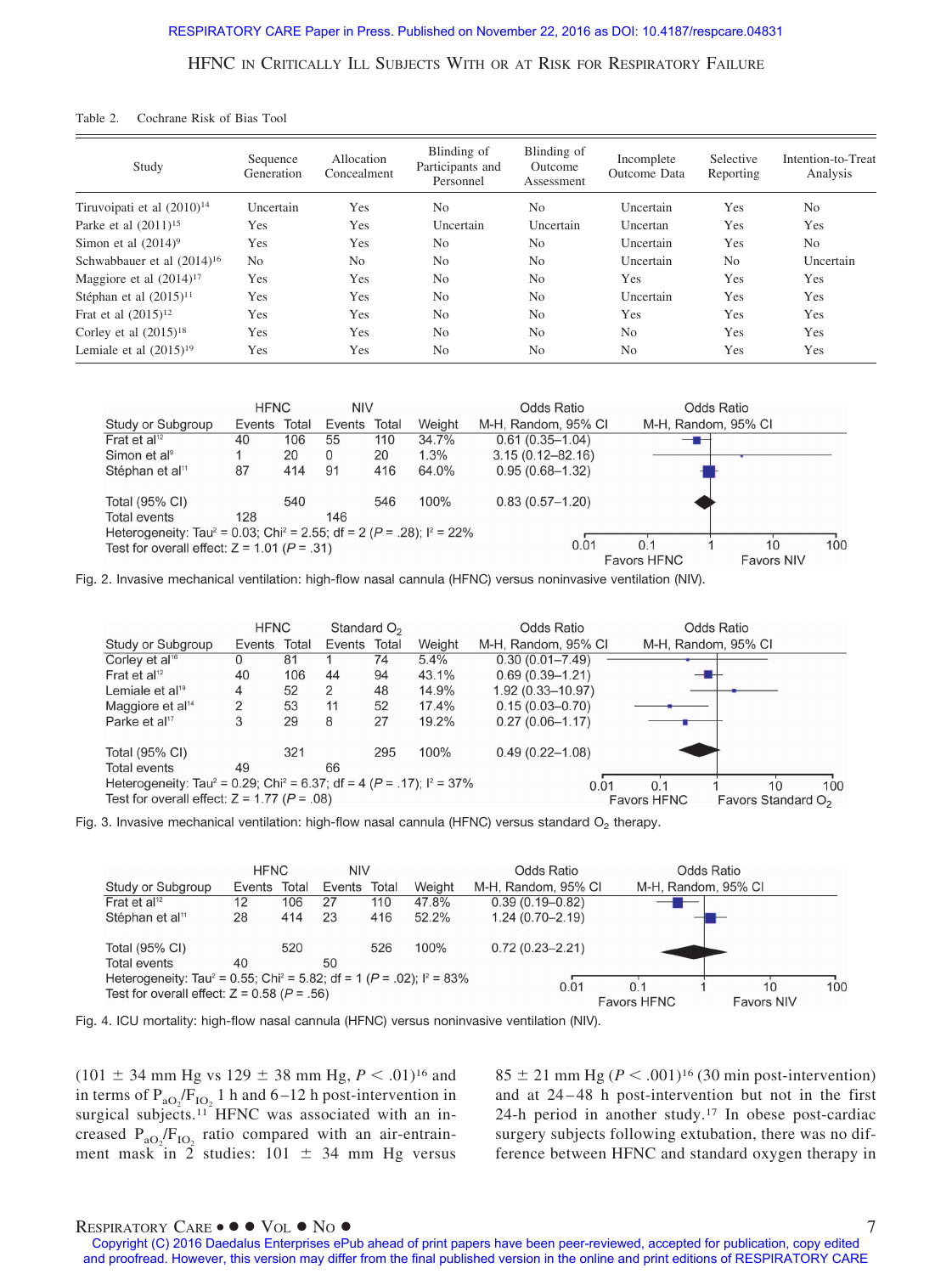

Fig. 5. ICU mortality: high-flow nasal cannula (HFNC) versus standard  $O<sub>2</sub>$  therapy.

 $P_{aO_2}/F_{IO_2}$  in the first 24 h.<sup>18</sup> There was no evidence of publication bias in the 4 meta-analyses performed, without asymmetry in the top or in the bottom of the funnel plot, based on visual inspection.

### **Discussion**

This systematic review and meta-analysis suggested that there was no difference in mortality or the need for invasive mechanical ventilation when HFNC is compared with NIV; the same conclusions can be reached when compared with standard oxygen therapy. These outcomes were compared in a highly heterogeneous population, in clinical, $12,15,19$  surgical, $11,17,18$  and periprocedure subjects,<sup>9</sup> in acute respiratory failure or in a postextubation context.17,18 It is important to highlight that the main exclusion criteria in most studies were COPD and hypercapnia, conditions in which NIV is a wellestablished indication that has an impact on mortality rate.21 In other settings, when NIV use is open to debate, as in postextubation patients,<sup>21</sup> HFNC should be a useful alternative that has been associated in many studies with increased patient comfort and reductions in dyspnea scores.14,16,17 This outcome, however, due to heterogeneous measurement between studies and different forms of "patient comfort" characterization, an issue with several assessment tools without a validated approach in critically ill patients,<sup>22</sup> limits our ability to reach a definitive conclusion about this point. Assessing dyspnea by a patient report instrument, such as the modified Borg scale, can be an important proposal for future studies to evaluate this outcome, and new studies will be necessary to determine whether this outcome will be an important factor in choosing an oxygen therapy interface, because mask intolerance and discomfort still represent a major cause of NIV failure.23

Another important study limitation is that different measurements were used for oxygenation improvement in the studies, which prohibits a definitive measurement of the magnitude of the intervention. This remains an open debate, despite apparent superior results associated with HFNC use when compared with standard oxygen therapy and inferior results when compared with NIV as presented in this paper. These results should be interpreted with great caution because quite different clinical scenarios existed when HFNC was tested; different times of administration of therapy and, consequently, different times for outcome evaluation were used. The analyzed studies included outcome measurements as early as 2 h and as late as 2 calendar days.12

Inspired gases in HFNC are warmed and humidified, improving comfort and possibly reducing airway inflammation,<sup>24</sup> leading to improved drainage of respiratory secretions.17 Additionally, the high flows match the high spontaneous inspiratory flows generated by patients with dyspnea, reducing entrainment of room air and permitting delivery of more reliable  $F_{IO_2}$ <sup>25</sup> A reduction in tachypnea also should occur by flushing out anatomical dead space in the upper airway by high oxygen flux.26

Despite several physiological advantages of HFNC, such as constant  $F_{IO}$ , during peak inspiratory flow, improvements in oxygenation, washout of the nasopharyngeal dead space, reducing the work of breathing,<sup>19</sup> generation of flowdependent PEEP, and an increase in end-expiratory lung volume,<sup>27</sup> its use is not free of limitations, such as those that have been established in postextubation postoperative cardiac surgery patients with body mass index  $\geq 30$  kg/m<sup>2</sup>, in whom HFNC did not improve atelectasis, when a low level of PEEP (no more than  $3-4$  cm  $H_2O$ ) provided by HFNC should not be sufficient.2,18 It should be noted that prolonged HFNC use  $(\geq 48 \text{ h})$  is associated with sequential failure and delayed intubation and may increase ICU mortality.28

Acute respiratory failure is not a unique physiopathologic model, and HFNC is not appropriate in all cases. In a patient with hypoxemia alone, oxygen therapy is often sufficient to correct the condition. In contrast, although HFNC may normalize oxygen saturation, it may not be sufficient to correct the underlying disturbance when there is a ventilation-to-perfusion ratio mismatch or in the context of alveolar hypoventilation, when a reduction in the work of breathing is necessary with PEEP and inspiratory pressure support.

New perspectives for HFNC trials are open, and more studies will be needed to determine whether the early ap-

Copyright (C) 2016 Daedalus Enterprises ePub ahead of print papers have been peer-reviewed, accepted for publication, copy edited and proofread. However, this version may differ from the final published version in the online and print editions of RESPIRATORY CARE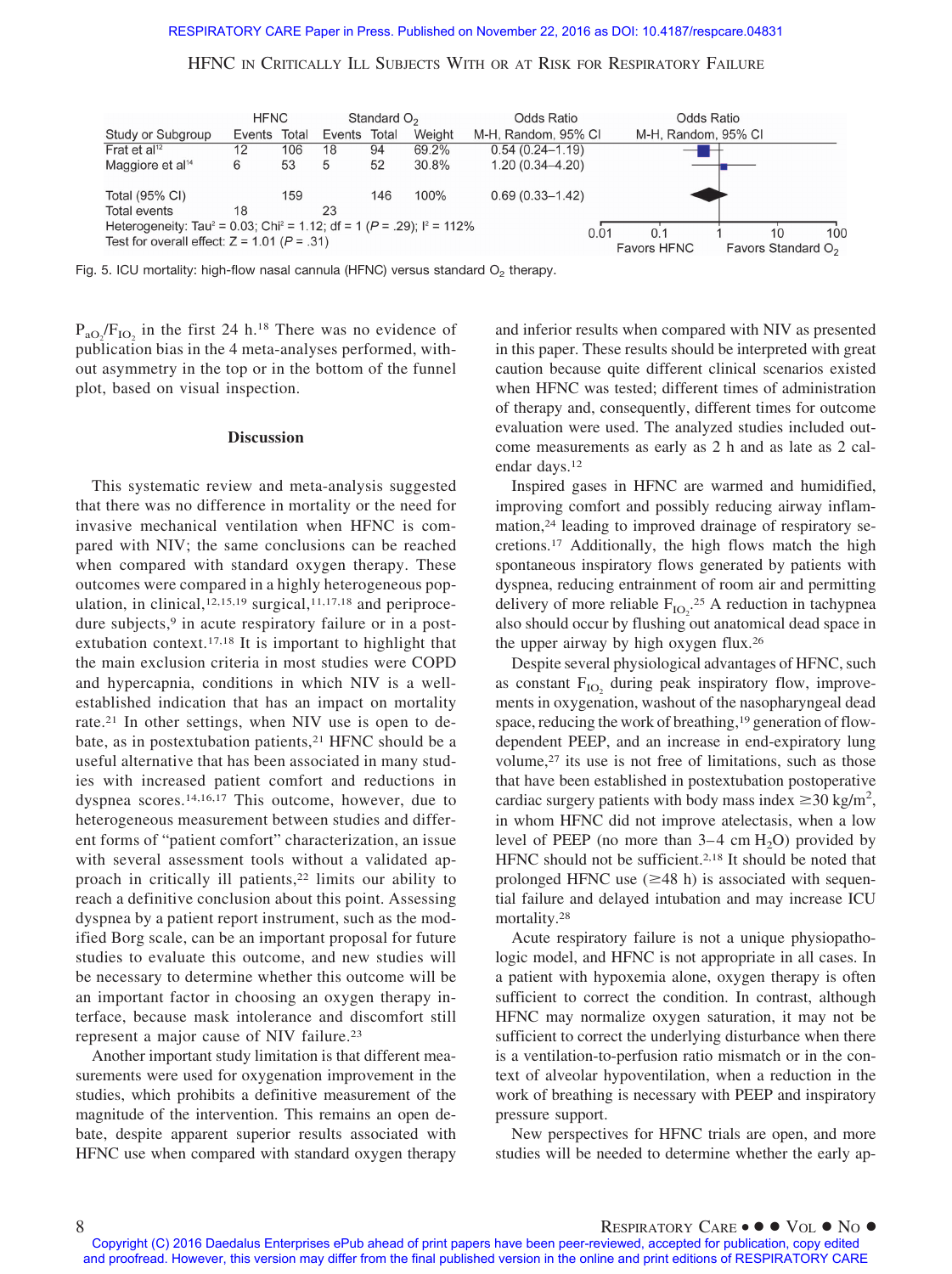plication of HFNC avoids ICU admission in patients presenting to the emergency department with acute respiratory failure3 and in severe acute respiratory infection, situations in which HFNC therapy appears to be an effective modality for early treatment in patients who were unable to maintain adequate pulse oximetry with conventional oxygen therapy.29 In acute heart failure, important results in a pilot study<sup>30</sup> identified a promising research agenda, especially concerning the degree of discomfort and intolerance associated with NIV that could be related to treatment failure.

### **Conclusions**

In critical illness acute respiratory failure or in subjects at risk for it, HFNC did not demonstrate inferior results compared with conventional oxygen therapy or NIV in terms of ICU mortality and invasive mechanical ventilation rate. The data on oxygenation improvement suggest that HFNC could be superior to standard oxygen therapy but inferior to NIV, but with current knowledge, this is still an open question. Patient comfort and reduction in dyspnea scores will require further investigation because these are concerns in the consideration of HFNC as a promising therapy.

#### **REFERENCES**

- 1. Nishimura M. High-flow nasal cannula oxygen therapy in adults. J Intensive Care 2015;3(1):15.
- 2. Futier E, Jaber S. High-flow nasal cannula following extubation: is more oxygen flow useful after surgery? Intensive Care Med 2015; 41(7):1310-1313.
- 3. Gotera C, Díaz Lobato S, Pinto T, Winck JC. Clinical evidence on high flow oxygen therapy and active humidification in adults. Rev Port Pneumol 2013;19(5):217-227.
- 4. Mayfield S, Jauncey-Cooke J, Hough JL, Schibler A, Gibbons K, Bogossian F. High-flow nasal cannula therapy for respiratory support in children. Cochrane Database Syst Rev 2014;(3):CD009850.
- 5. Dani C, Pratesi S, Migliori C, Bertini G. High flow nasal cannula therapy as respiratory support in the preterm infant. Pediatr Pulmonol 2009;44(7):629-634.
- 6. Sztrymf B, Messika J, Bertrand F, Hurel D, Leon R, Dreyfuss D, Ricard JD. Beneficial effects of humidified high flow nasal oxygen in critical care patients: a prospective pilot study. Intensive Care Med 2011;37(11):1780-1786.
- 7. Cuquemelle E, Pham T, Papon JF, Louis B, Danin PE, Brochard L. Heated and humidified high-flow oxygen therapy reduces discomfort during hypoxemic respiratory failure. Respir Care 2012;57(10):1571- 1577.
- 8. Messika J, Ben Ahmed K, Gaudry S, Miguel-Montanes R, Rafat C, Sztrymf B, et al. Use of high-flow nasal cannula oxygen therapy in subjects with ARDS: a 1-year observational study. Respir Care 2015; 60(2):162-169.
- 9. Simon M, Braune S, Frings D, Wiontzek AK, Klose H, Kluge S. High-flow nasal cannula oxygen versus non-invasive ventilation in patients with acute hypoxaemic respiratory failure undergoing flexible bronchoscopy: a prospective randomised trial. Crit Care 2014; 18(6):712.
- 10. Miguel-Montanes R, Hajage D, Messika J, Bertrand F, Gaudry S, Rafat C, et al. Use of high-flow nasal cannula oxygen therapy to prevent desaturation during tracheal intubation of intensive care patients with mild-to-moderate hypoxemia. Crit Care Med 2015;43(3): 574-583.
- 11. Stéphan F, Barrucand B, Petit P, Rézaiguia-Delclaux S, Médard A, Delannoy B, et al. High-flow nasal oxygen vs noninvasive positive airway pressure in hypoxemic patients after cardiothoracic surgery. JAMA 2015;313(23):2331-2339.
- 12. Frat JP, Thille AW, Mercat A, Girault C, Ragot S, Perbet S, et al. High-flow oxygen through nasal cannula in acute hypoxemic respiratory failure for the fLORALI Study Group and the REVA Network. N Engl J Med 2015;372(23):2185-2196.
- 13. Liberati A, Altman DG, Tetzlaff J, Mulrow C, Gøtzsche PC, Ioannidis JPA, et al. The PRISMA statement for reporting systematic reviews and meta-analyses of studies that evaluate health care interventions: explanation and elaboration. J Clin Epidemiol 2009;62(10): e1–e34.
- 14. Tiruvoipati R, Lewis D, Haji K, Botha J. High-flow nasal oxygen vs high-flow face mask: a randomized crossover trial in extubated patients. J Crit Care 2010;25(3):463-468.
- 15. Parke RL, McGuinness SP, Eccleston ML. A preliminary randomized controlled trial to assess effectiveness of nasal high-flow oxygen in intensive care patients. Respir Care 2011;56(3):265-270.
- 16. Schwabbauer N, Berg B, Blumenstock G, Haap M, Hetzel J, Riessen R. Nasal high-flow oxygen therapy in patients with hypoxic respiratory failure: effect on functional and subjective respiratory parameters compared to conventional oxygen therapy and non-invasive ventilation (NIV). BMC Anesthesiol. 2014;14:66.
- 17. Maggiore SM, Idone FA, Vaschetto R, Festa R, Cataldo A, Antonicelli F, et al. Nasal high-flow vs Venturi mask oxygen therapy after extubation: effects on oxygenation, comfort and clinical outcome. Am J Respir Crit Care Med 2014;190(3):282-288.
- 18. Corley A, Bull T, Spooner AJ, Barnett AG, Fraser JF. Direct extubation onto high-flow nasal cannulae post-cardiac surgery versus standard treatment in patients with a BMI  $\geq$ 30: a randomised controlled trial. Intensive Care Med 2015;41(5):887-894.
- 19. Lemiale V, Mokart D, Mayaux J, Lambert J, Rabbat A, Demoule A, et al. The effects of a 2-h trial of high-flow oxygen by nasal cannula versus Venturi mask in immunocompromised patients with hypoxemic acute respiratory failure: a multicenter randomized trial. Crit Care 2015;19:380.
- 20. Parke R, McGuinness S, Eccleston M. Nasal high-flow therapy delivers low level positive airway pressure. Br J Anaesth 2009;103(6): 886-890.
- 21. Cabrini L, Landoni G, Oriani A, Plumari VP, Nobile L, Greco M, et al. Noninvasive ventilation and survival in acute care settings. Crit Care Med 2015;43(4):880-888.
- 22. Chanques G, Nelson J, Puntillo K. Five patient symptoms that you should evaluate every day. Intensive Care Med 2015;41(7):1347- 1350.
- 23. Huang Z, Chen YS, Yang ZL, Liu JY. Dexmedetomidine versus midazolam for the sedation of patients with non-invasive ventilation failure. Intern Med 2012;51(17):2299-2305.
- 24. Roca O, Riera J, Torres F, Masclans JR. High-flow oxygen therapy in acute respiratory failure. Respir Care 2010;55(4):408-413.
- 25. Spoletini G, Alotaibi M, Blasi F, Hill NS. Heated humidified highflow nasal oxygen in adults: mechanisms of action and clinical implications. Chest 2015;148(1):253-261.
- 26. Kumar H, Spence CJT, Tawhai MH. Modeling the pharyngeal pressure during adult nasal high flow therapy. Respir Physiol Neurobiol 2015;219:51-57.

## $\mathsf{RESPIRATORY}$   $\mathsf{CARE} \bullet \bullet \bullet \mathsf{Vol} \bullet \mathsf{No} \bullet$